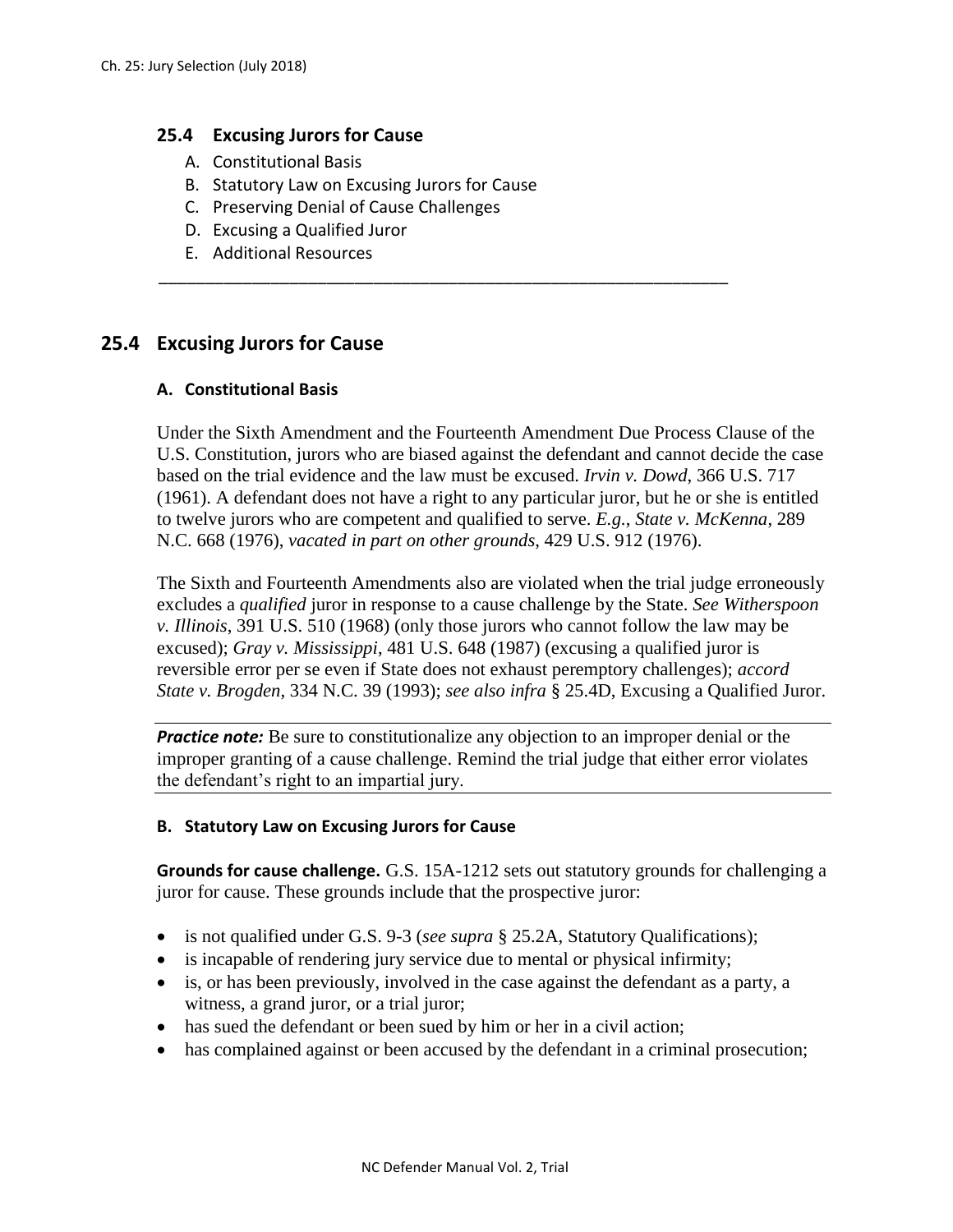l

- is related to the defendant or alleged victim of the crime by blood or marriage within the sixth degree;<sup>1</sup>
- has formed or expressed an opinion on the guilt or innocence of the defendant;
- stands charged with a felony;
- as a matter of conscience is unable to render a verdict in accordance with the law; or
- for any other reason is unable to render a fair and impartial verdict.

The above statute leaves the trial judge with considerable discretion. *See, e.g., State v. Jaynes*, 353 N.C. 534 (2001) (whether to grant a challenge for cause under G.S. 15A-1212 is a matter left to the sound discretion of the trial court); *State v. Dickens*, 346 N.C. 26, 42 (1997) ("The trial court has the opportunity to see and hear a juror and has the discretion, based on its observations and sound judgment, to determine whether a juror can be fair and impartial."). The judge's decision will be upheld on appeal unless there is an abuse of discretion. *See State v. Kennedy*, 320 N.C. 20 (1987).

**Prior knowledge of case not sufficient by itself to support cause challenge.** Courts have consistently held that a juror is not disqualified simply because he or she has prior knowledge of the case. To be excused for cause, the prior knowledge or connection to the case must prevent the juror from rendering an impartial verdict. *See Mu'min v. Virginia*, 500 U.S. 415, 430 (1991) (relevant inquiry regarding pretrial publicity is not whether jurors remember facts about case, but whether they have fixed opinions regarding defendant's guilt); *State v. Jaynes*, 353 N.C. 534 (2001) (juror who knew of defendant's prior sentence of death not disqualified; she stated she could set her knowledge aside and base her sentencing decision on evidence presented in court); *State v. Yelverton*, 334 N.C. 532 (1993) (prior knowledge about case not sufficient to require granting of cause challenge); *State v. Hunt*, 37 N.C. App. 315, 320 (1978) (no error in denial of defendant's challenge for cause of prospective juror employed as a police officer who had heard defendant's case discussed by other officers; "the prospective juror clearly indicated that he could base his determination solely upon the evidence and the law *without being swayed by anything else*" (emphasis added)). *But cf. Irvin v. Dowd*, 366 U.S. 717, 728 (1961) (due process violation found where trial judge refused to change venue in a case with extensive pretrial publicity; two-thirds of the jurors admitted to having already formed an opinion that the defendant was guilty; jurors' statements asserting their own ability to be impartial could "be given little weight" under the circumstances of that case).

**Juror's opinion on own impartiality not dispositive.** A juror's subjective or expressed belief that he or she can set aside prior information and decide the case on the basis of the evidence presented does not necessarily render the juror qualified. "[J]urors could in all truth and candor respond affirmatively [to a question about their fairness or impartiality], personally confident that [their biased] views are fair and impartial . . . ." *Morgan v.* 

<sup>1.</sup> G.S. 15A-1212(5) states that jurors should not be related to the defendant or alleged victim of the crime within the sixth degree. Degrees of kinship are explained in G.S. 104A-1. To calculate your degree of kinship to another person, you ascend up from yourself through the generations until you reach a common ancestor and then descend down to the other person. The count excludes yourself. For example, you are related in the second degree to your siblings and the fourth degree to your first cousins.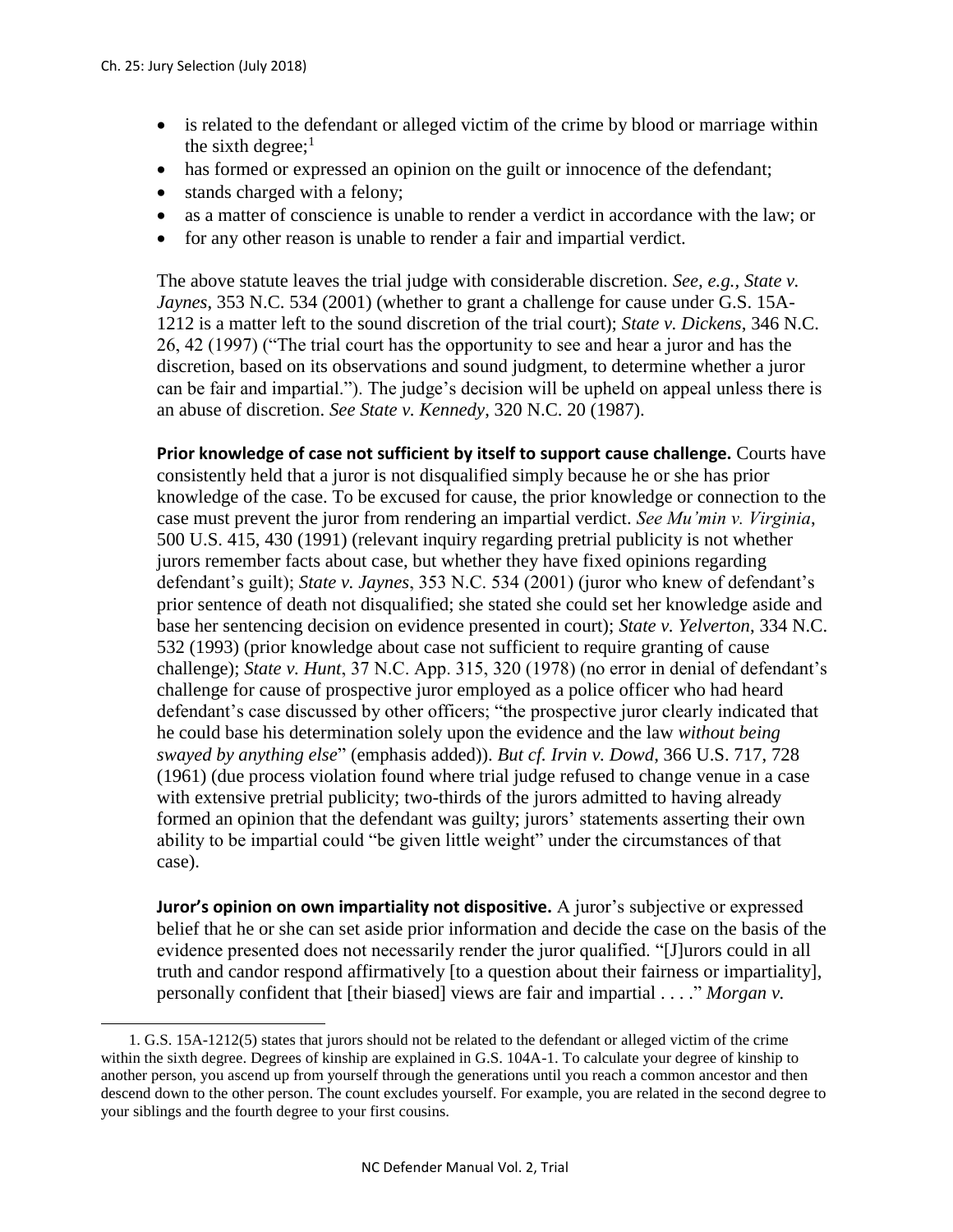*Illinois*, 504 U.S. 719, 735 (1992). The trial judge must make an independent, objective evaluation of the juror's impartiality. *See State v. Brogden*, 334 N.C. 39, 53 (1993) (Frye, J., concurring) ("While the potential juror should be asked questions regarding his [impartiality], whether he is or is not a qualified juror is a question of law to be decided by the court.").

**Inability to follow law.** Jurors who are unable to follow certain provisions of law must be excused for cause. *E.g.*, *State v. Cunningham*, 333 N.C. 744 (1993) (error to fail to excuse juror who could not afford defendant presumption of innocence); *State v. Hightower*, 331 N.C. 636 (1992) (error to fail to excuse juror who expected defendant to testify); *State v. Leonard*, 296 N.C. 58 (1978) (error to fail to excuse three jurors who stated they would not acquit even if defendant proved insanity defense); *compare State v. McKinnon*, 328 N.C. 668 (1991) (no error where trial judge refused to excuse juror who initially stated that she would want defendant to present evidence on his behalf; juror later agreed to abide by proper burden of proof).

**Other sources of bias.** The following selected cases deal with other possible sources of juror bias. The key inquiry is always whether the juror can be impartial.

## Error to fail to excuse juror for cause:

*State v. Lee*, 292 N.C. 617 (1977) (juror's husband was police officer and juror stated her connection with police would bias her)

*State v. Allred*, 275 N.C. 554 (1969) (juror was related to accomplice witnesses and said he would likely believe these witnesses)

### No error in failing to remove juror for cause:

*State v. Jaynes*, 353 N.C. 534 (2001) (juror had business relationship with homicide victim and had visited victim at home)

*State v. House*, 340 N.C. 187 (1995) (juror had a friend who had been murdered but juror stated she could separate facts of defendant's case from friend's case)

*State v. Benson*, 323 N.C. 318 (1988) (juror's mere acquaintance with four police officers who were prospective witnesses for the State was insufficient to require removal)

*State v. Whitfield*, 310 N.C. 608 (1984) (first juror challenged was father of an assistant district attorney who was not participating in defendant's trial; second juror challenged was a member of the police department but the officers who handled the case and testified were sheriff's deputies)

*State v. Simmons*, 205 N.C. App. 509 (2010) (juror was employed with a university police department as a traffic officer; although he worked closely with the prosecutor's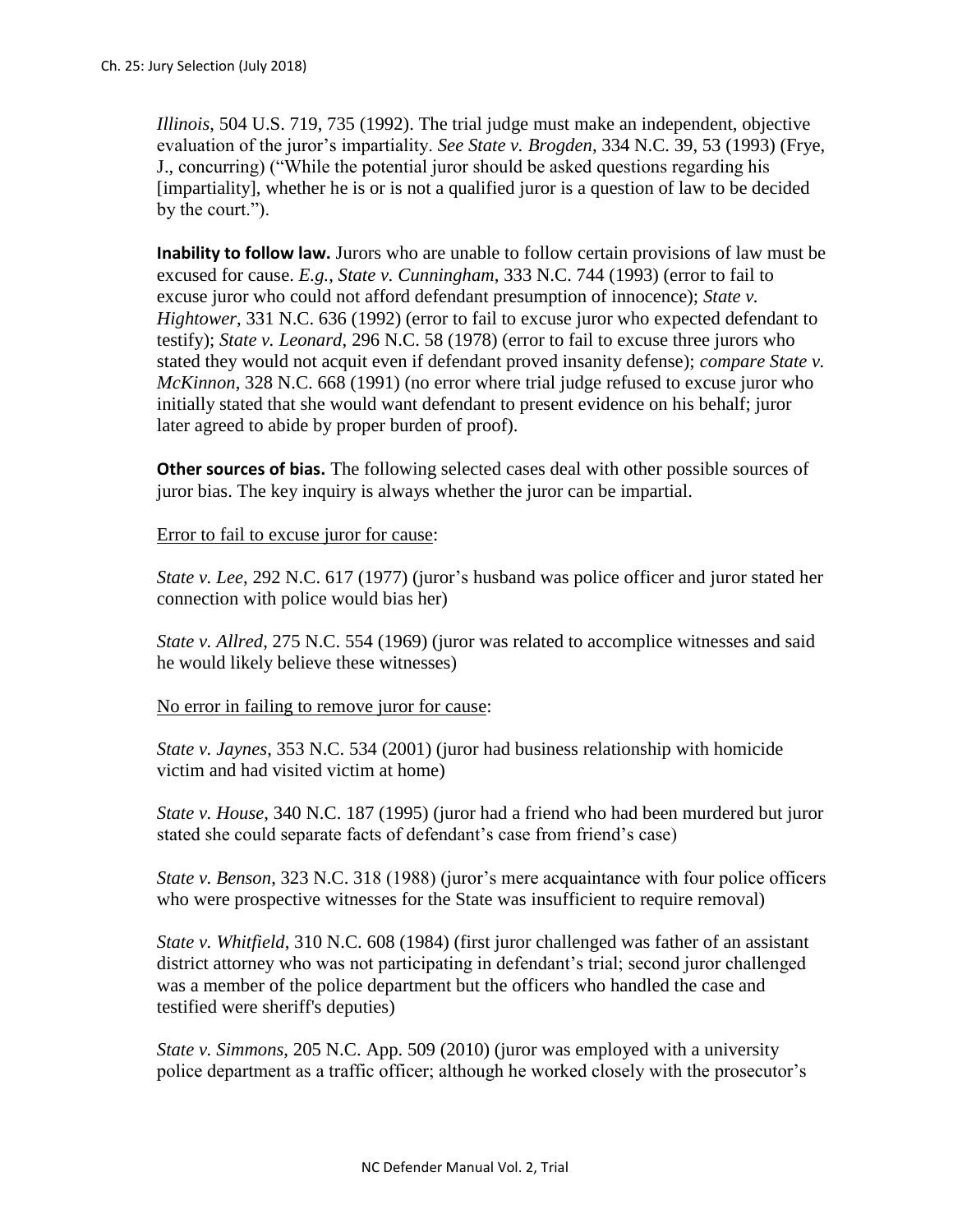office and had never testified for the defense, the court rejected the notion that a juror must be excused solely on the grounds of a close relationship with law enforcement)

*State v. McNeil*, 99 N.C. App. 235 (1990) (juror's job as assistant attorney general did not automatically disqualify him from service)

*State v. Hunt*, 37 N.C. App. 315, 319 (1978) (being a police officer who had heard the case discussed by other officers was not sufficient grounds to require removal of juror; court declined "to hold that any individual must be excused for cause *solely* by virtue of the nature of his employment" (emphasis in original))

## **C. Preserving Denial of Cause Challenges**

**Importance of exhausting peremptories.** If the defendant challenges a juror for cause and the trial judge declines to remove the juror, the defendant must follow precise steps to preserve the error for appellate review. The steps are set out in G.S. 15A-1214(h). To preserve the denial of a cause challenge the defendant must:

- 1. remove the challenged juror by a peremptory challenge (if the defendant has peremptories left);
- 2. exhaust his or her peremptory challenges;
- 3. renew his or her motion for cause against the juror at the end of jury selection as described in G.S. 15A-1214(i); and
- 4. have the renewed motion denied.

*See State v. Cunningham*, 333 N.C. 744 (1993) (reviewing procedure and ordering new trial where defendant followed procedure to preserve issue; juror should have been excused for cause where she stated that she believed that the defendant would need to prove his innocence).

Regarding the third step—renewing a motion for cause—a party who has exhausted his or her peremptory challenges may move orally or in writing to renew a previously denied challenge for cause if he or she:

- had peremptorily challenged the juror; or
- states in the motion that he or she would have challenged that juror if his or her peremptory challenges had not already been exhausted.

G.S. 15A-1214(i); *see also State v. Johnson*, 317 N.C. 417 (1986) (making it clear that G.S. 15A-1214(h) and (i), read together, require a defendant who has peremptory challenges available at the time that a challenge for cause is denied to exercise a peremptory to remove the unwanted juror).

Any deviation from the procedures set out in G.S. 15A-1214 will likely result in a waiver of appellate review. *E.g.*, *State v. Roseboro*, 351 N.C. 536 (2000) (defendant who exhausted peremptories and moved unsuccessfully for additional peremptory challenges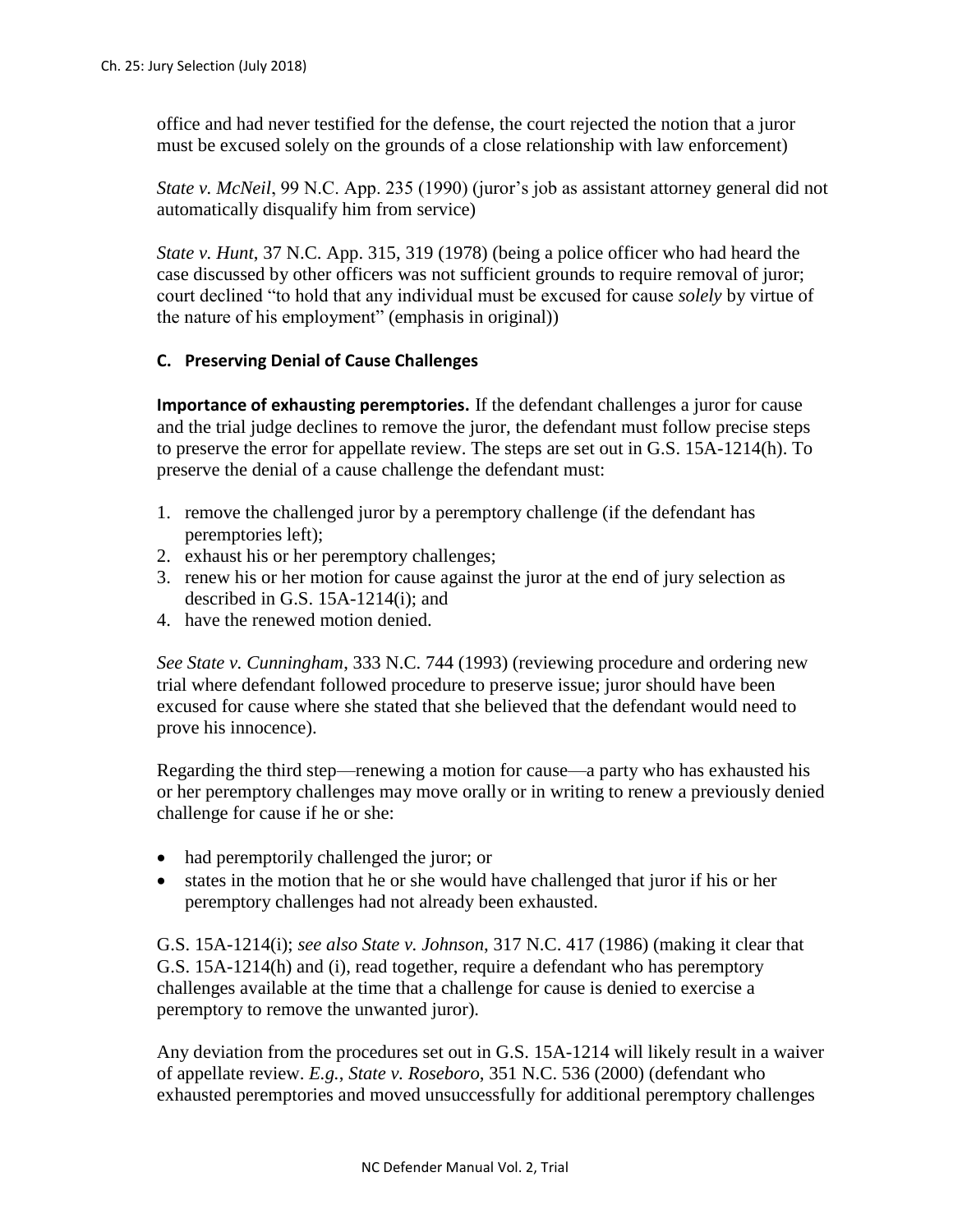still waived review of denial of cause challenge because he failed to renew challenge for cause at the end of jury selection); *State v. Ball*, 344 N.C. 290 (1996) (same); *State v. McNeil*, 324 N.C. 33 (1989) (defendant failed to exhaust all peremptory challenges), *vacated on other grounds*, 494 U.S. 1050 (1990).

The defendant no longer appears to be required to challenge another juror after his or her peremptories are exhausted in order to preserve the right to appeal. *See* G.S. 15A-1214 Official Commentary (noting that this requirement was undesirable since, in most cases, the juror attempted to be challenged remained on the jury); *see also State v. Sanders*, 317 N.C. 602 (1986) (common law rule for preserving error in denial of challenges for cause, which required a defendant to exhaust all peremptories and then challenge another juror to show his or her dissatisfaction with the jury, has been replaced by G.S. 15A-1214; common law rule does not offer an alternative method of preserving the error for appeal).

Notwithstanding the specific statutory requirements, some cases have restated the common rule that the defendant must challenge an additional juror after exhausting his or her peremptories. *E.g.*, *State v. Hartman*, 344 N.C. 445, 459–60 (1996) (stating this principle in dicta, but then finding that the defendant's compliance with G.S. 15A-1214 preserved for appeal the denial of defendant's challenge of a juror for cause). In light of this ambiguity, in addition to complying with G.S. 15A-1214(h), defense counsel may want to state that the defendant objects to the last seated juror, ask for an additional peremptory, and state that if the defendant had another peremptory, he or she would use it on the last seated juror. Defense counsel should do so out of the presence of the jury.

Some cases also suggest that to be able to argue prejudice from the trial judge's failure to excuse a juror for cause, the defendant must not have expressed satisfaction with the seated jury. *E.g.*, *Hartman*, 344 N.C. 445, 459–60 (exhausting peremptories not sufficient to demonstrate prejudice; defendant must show he or she was forced to seat an unsatisfactory juror). If you want to express satisfaction with the jury in front of the jury, do so in a qualified way, such as "conditioned on my renewed motion for cause, Your Honor, defendant is satisfied with the jury."

**When alternates are selected.** G.S. 15A-1217(c) provides that for each alternate selected, each defendant receives an additional peremptory, and the State receives an equal number. Thus, in a noncapital prosecution where the judge decides to seat one alternate, each defendant effectively has seven peremptory challenges. To properly exhaust your challenges, it is important to use up your first six challenges in selecting the first twelve jurors. If you use two of your seven challenges in choosing the alternate, the appellate courts may find that you failed to exhaust your peremptories, especially if the alternate ends up not participating in deliberations.

## **D. Excusing a Qualified Juror**

Just as it is error for the trial judge to decline to excuse an unqualified juror, *see State v. Leonard*, 296 N.C. 58 (1978) (trial judge erred in denying defendant's motion to excuse three potential jurors for cause where they stated they would not acquit defendant even if